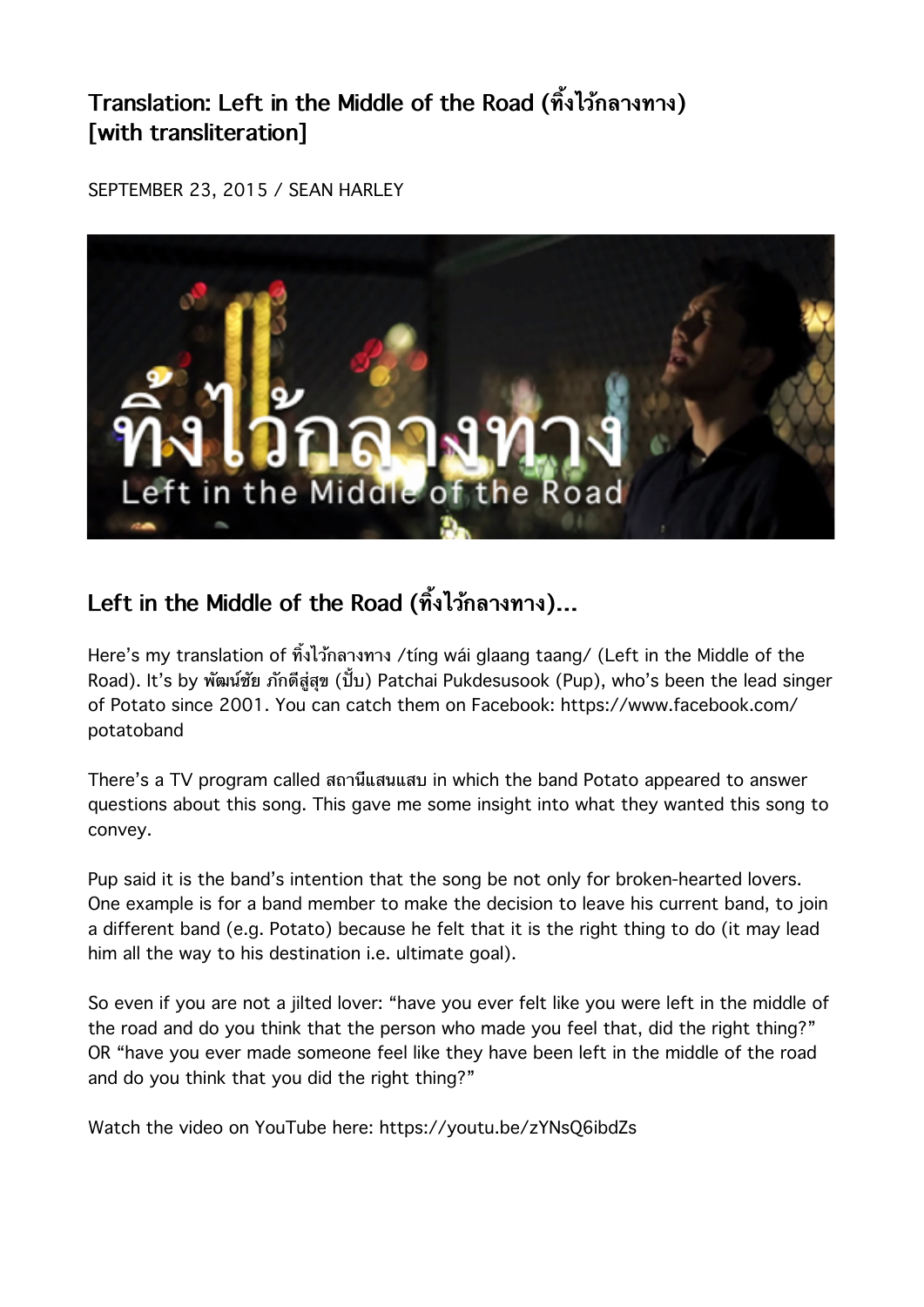# **ทงไวกลางทาง /tíng wái glaang taang/…**

#### ้มันดีแค่ไหนกัน ที่เราได้ร่วมทาง จนถึงวันนี้ก็เนิ่นนาน

man dee kâe năi gan têe rao dâai rûam taang · jon tĕung wan née gôr nêrn naan How great has it been That we have travelled together on this road For a long time until today.

### ้มันเป็นเพราะฉันเอง ยังดีไม่มากพอ ทำที่เธอขอไม่ได้เลย

man bpen prór chăn ayng · yang dee mâi mâak por · tam têe ter kŏr mâi dâai loie It is all because of me I'm still not good enough To do all that you have asked of me.

### เมอเธอจะไปกเขาใจ เมอเธอเจอใครดกวามากมาย คงไมตองรอ

mêua ter jà bpai gôr kâo jai · mêua ter jer krai dee gwàa mâak maai · kong mâi dtông ror When you leave, I'll understand As you've met someone who is so much better there's no need to wait around any longer.

### ี่ ทำถกแล้ว ที่เธอเลือกเขาและทิ้งฉันไว้ตรงกลางทาง

tam tòok láew têe ter lêuak kăo láe tíng chăn wái dtrong glaang taang You're doing the right thing by choosing him and leaving me here in the middle of the road.

### ้เมื่อตัวเธอ พบคนที่ดี ที่เธอวาดไว้ในหัวใจ

mêua dtua ter · póp kon têe dee têe ter wâat wái nai hŭa jai When you've met a good person One that you have always painted in your heart.

### ปลอยมอฉน ถกแลว ใหใจของฉนปวดราวแคไหน

bplòi meu chăn · tòok láew · hâi jai kŏng chăn bpùat ráao kâe năi Let go of my hand It's the right thing to do No matter how much my heart aches, let it be.

### ี่ ยอมฝืนใจ ให้เธอเดินจากฉันไป เมื่อรู้ว่าเธอ … มีคนที่พาไปถึงปลายทาง

yom fĕun jai · hâi ter dern jàak chăn bpai · mêua róo wâa ter … mee kon têe paa bpai tĕung bplaai taang

(I'm) willing to force myself To let you walk away from me Once I knew that there was someone to lead you to the end of the road.

### ้ ความจริงที่ฉันกลัว กลัวการไม่มีเธอ กลัวถึงวันนี้มาเนิ่นนาน

kwaam jing têe chăn glua · glua gaan mâi mee ter · glua tĕung wan née maa nêrn naan The truth that I fear Scared of not having you around For a long time until today, I've been afraid of this.

### เพียงคำว่ารักเธอ มันคงไม่เพียงพอ ให้รั้งเธอไว้ไม่ได้เลย

piang kam wâa rák ter · man kong mâi piang por · hâi ráng ter wái mâi dâai loie Just the words "(I) love you" Are probably not enough to hold you back.